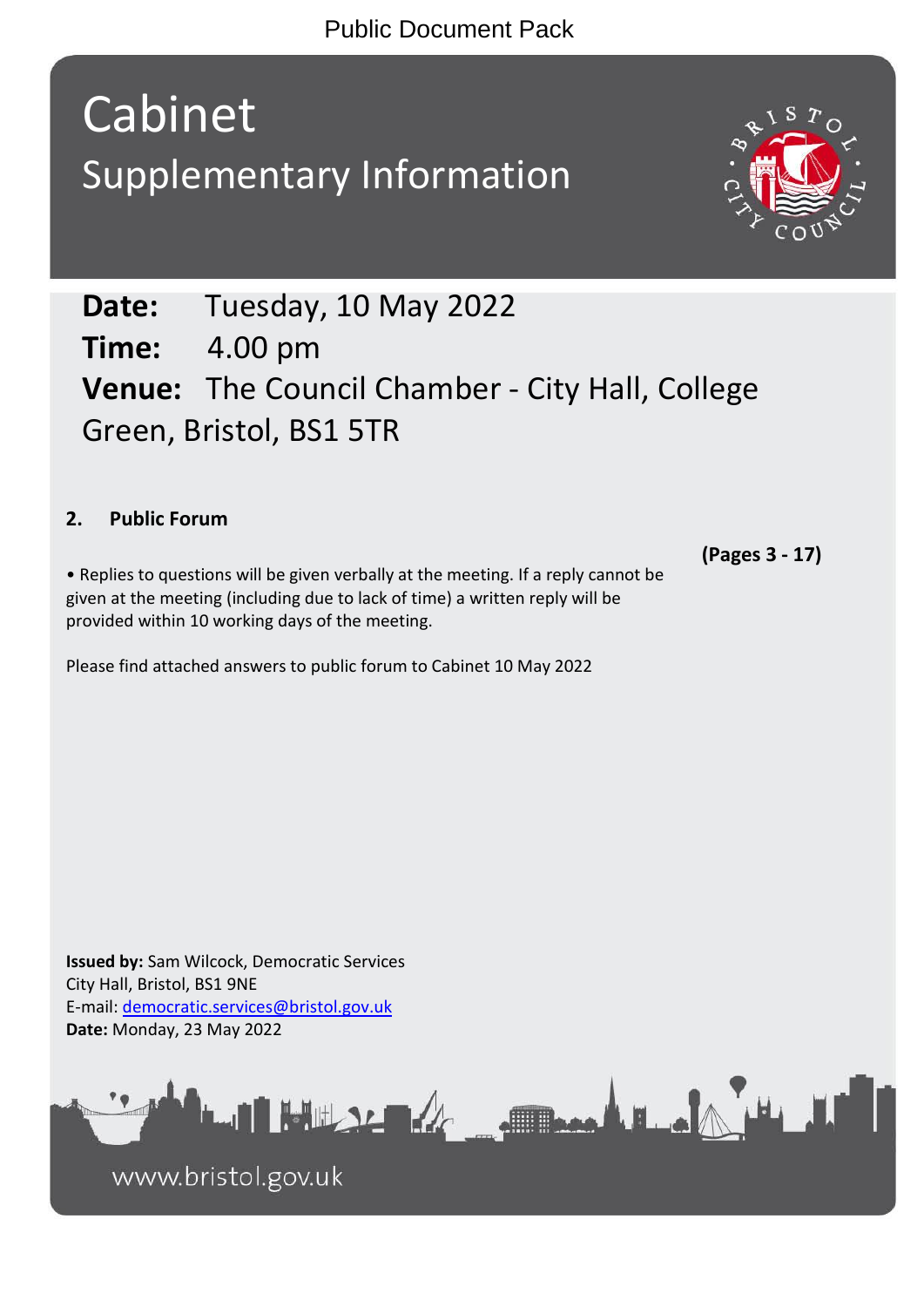## **Question: CQ08.01**

## **Cabinet – 10 May 2022**

## **Re: Agenda item 8 - Adult Social Care In-House Rehabilitation Service Review – South Bristol Rehab Centre**

### **Question submitted by: Cllr Jackson**

Last time this item came to Cabinet I raised issues about consultation with the South Bristol Rehab Centre staff. Please can I have assurance that the issues I raised then have been addressed?

- Thank you for raising this and I agree that actions taken could have been better.
- Since the Cabinet discussion in January, service managers have taken a number of steps to ensure better communication and engagement with the affected staff group.
- Following staff and union feedback, other options were re-considered including a proposal to second staff to Sirona and staff were kept appraised of these discussions (although ultimately this option was not deemed to be feasible).
- A variety of written and verbal briefings have taken place between January and May, including staff meetings (group and 1:1), pensions clinics, 'frequently asked questions' documents as well as trade union consultative committee meetings Agenda Item 2<br>
n<br>
n<br>
n<br>
aised issues about consultation with the South<br>
1 have assurance that the issues I raised then<br>
n<br>
ee that actions taken could have been<br>
nuary, service managers have taken a<br>
nommunication and enga
- Myself and Helen Holland visited the centre and spoke with staff, and the Executive Director and ASC Director have been closely involved, meeting separately with both staff and trade unions.
- Targeted support sessions for staff have been scheduled held by the Council's employee wellbeing team, in recognition of the period of change and uncertainty they have experienced
- Interview skills training was offered to all staff to support them in considering new employment options (whether with Sirona, within the Council, or elsewhere)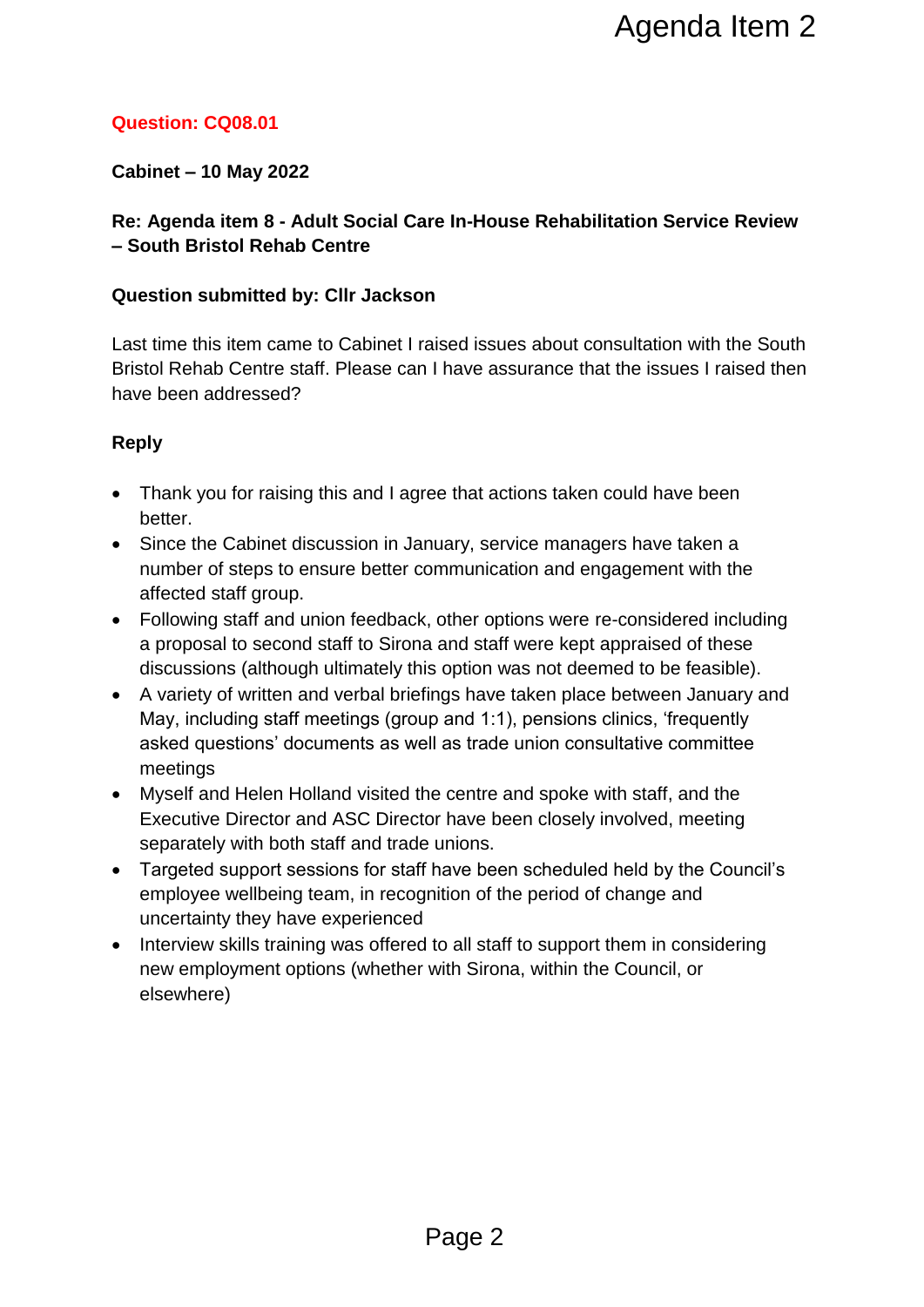### **Question: CQ08.02 & CQ08.03**

**Cabinet – 10 May 2022**

**Re: Agenda item 8 - Adult Social Care In-House Rehabilitation Service Review – South Bristol Rehab Centre.**

#### **Question submitted by: Cllr Goodman**

I understand there are 60 rehabilitation beds at South Bristol Community Hospital and 33 beds split across South Bristol Rehabilitation Centre and East Bristol Rehabilitation Centre.

1. How many rehabilitation beds are there currently at each of the two sites and how many are currently in use at each site?

#### **Reply**

- There are currently 17 beds at South Bristol Rehab Centre, but typically occupancy is at about 60% (10 beds), as not all rooms meet the needs of service users.
- There are currently 16 beds at East Bristol Rehab Centre and typically occupancy is at about 60% (10 beds).

2. How many BCC staff currently work at the two Rehabilitation Centres and how many Sirona or other staff?

- At South Bristol Rehabilitation Centre, there are currently 40 employees, of which 28 are care staff.
- Sirona provide therapy and nursing input to the service as required (2) Occupational Therapists, 3 Physiotherapists, 1 Associate Practitioner)
- At East Bristol Rehab Centre, there are currently 35 employees of which 26 are care staff.
- As above, therapy and nursing input is provided by Sirona as required (3) Occupational Therapists, 2 x Physiotherapists, 1.5 x Nurse, 2 Associate Practitioners)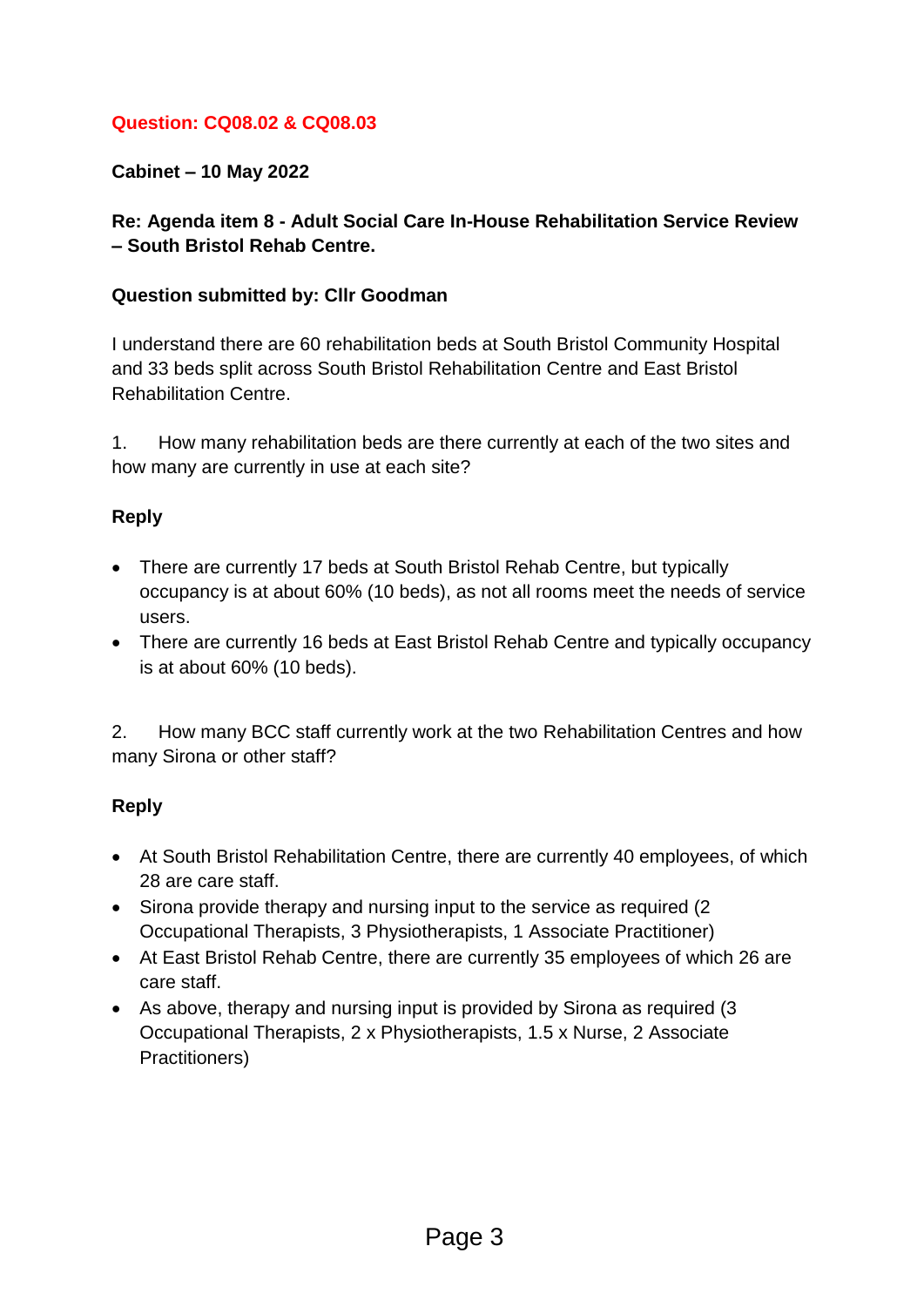## **Questions: CQ10.01 & CQ10.02**

## **Cabinet – 10 May 2022**

## **Re: Agenda item 10 - Introducing Drug Safety Testing in Bristol**

### **Question submitted by: Councillor Bennett**

1. Advertising this scheme well will be essential if we are to make the most of it. Please could Cllr King provide more information on how the council will do this?

• Answer was given in the meeting

2. What other policies is the Council undertaking to reduce the harm caused by recreational drugs?

• Answer was given in the meeting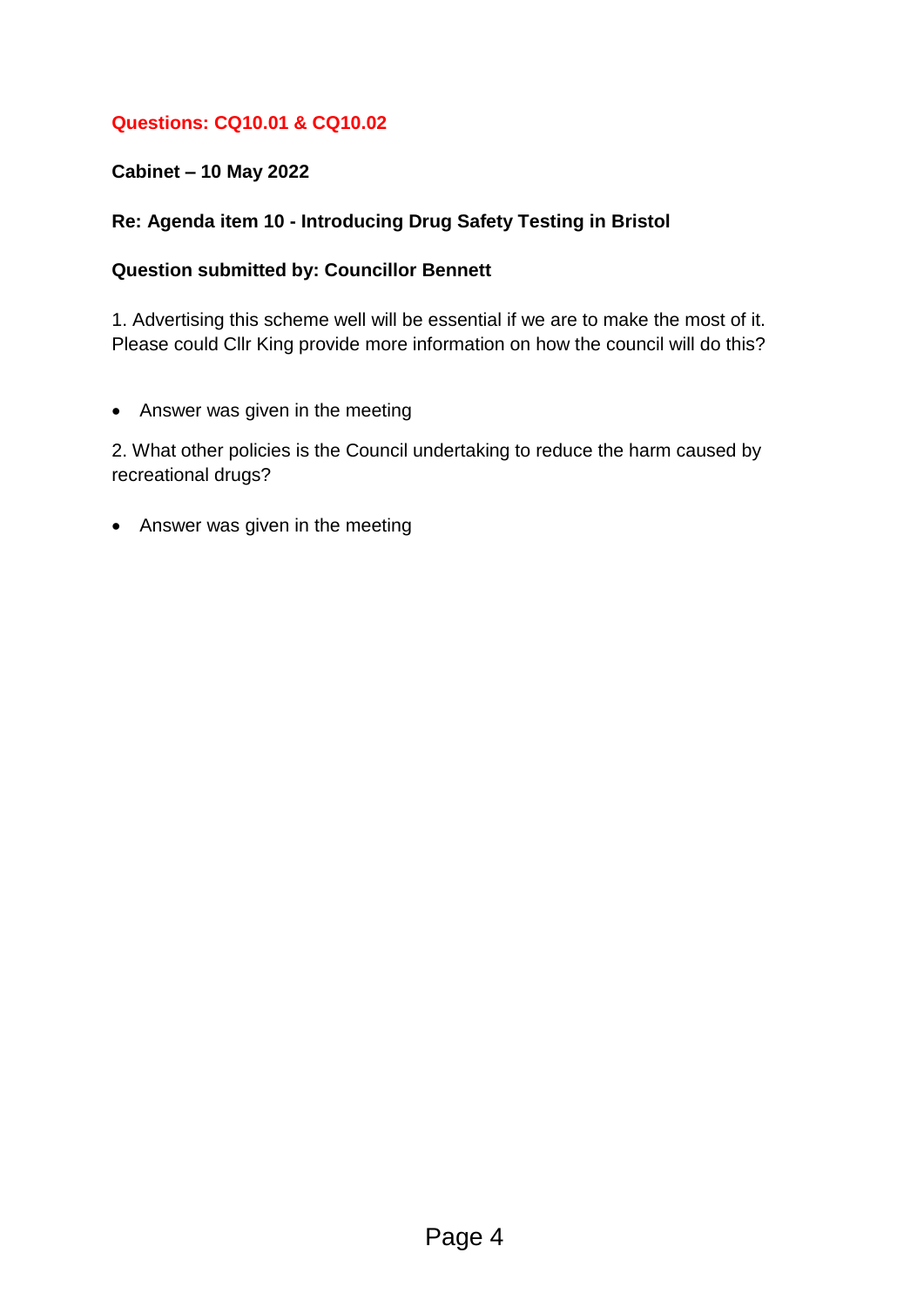## **Question: PQ12.01 & PQ 12.02**

**Cabinet – 10 May 2022**

## **Re: Agenda item 12 - Gaol Ferry Footbridge Full closure for complete Bridge Refurbishment commencing in early June 2022**

#### **Questions submitted by: Bethan Grant**

#### Question 1:

Please can I ask what assessment has been undertaken of the likely impact of directing both pedestrians and people on bikes to use the footway - which is very narrow and obstructed at parts (e.g. the bus stop approaching Bedminster Roundabout), currently not legal for bikes to use, and likely to be busy at peak commuting times - specifically commenting on the impact of the safety of pedestrians sharing this space with people on bikes/e-scooters and the safety of cyclists who choose to use the road instead of the pavement.

#### **Reply**

- A full Equality Impact Assessment has been completed.
- The existing Northern footway of Coronation Road is of varying width from 1.8m to 3m with a usable width of 2m to 2.5m along its majority. The footway on Commercial Road is of a high standard with wider widths along the route.
- Everybody needs to share road space and be aware of each other. We have constraints along parts of the route and everyone will need to be aware there will be additional pressure at points.

#### Question 2:

What measures have been considered to make a signed on-road diversion along Coronation Road for cyclists/e-scooter users safer and therefore more desirable, taking them out of potential conflict with pedestrians on the narrow footway e.g. reducing the speed limit, filling in several deep pot holes & sunken manhole covers, providing a temporary, segregated lane for cyclists/e-scooter users?

- The existing highway is not wide enough to segregate pedestrians and cyclists along the diversion route without having significant impacts to the traffic network causing congestion, delays to buses and air quality issues for the entire area
- We have instructed Highways to inspect the diversion route for any required maintenance to be put in place prior to the bridge works starting.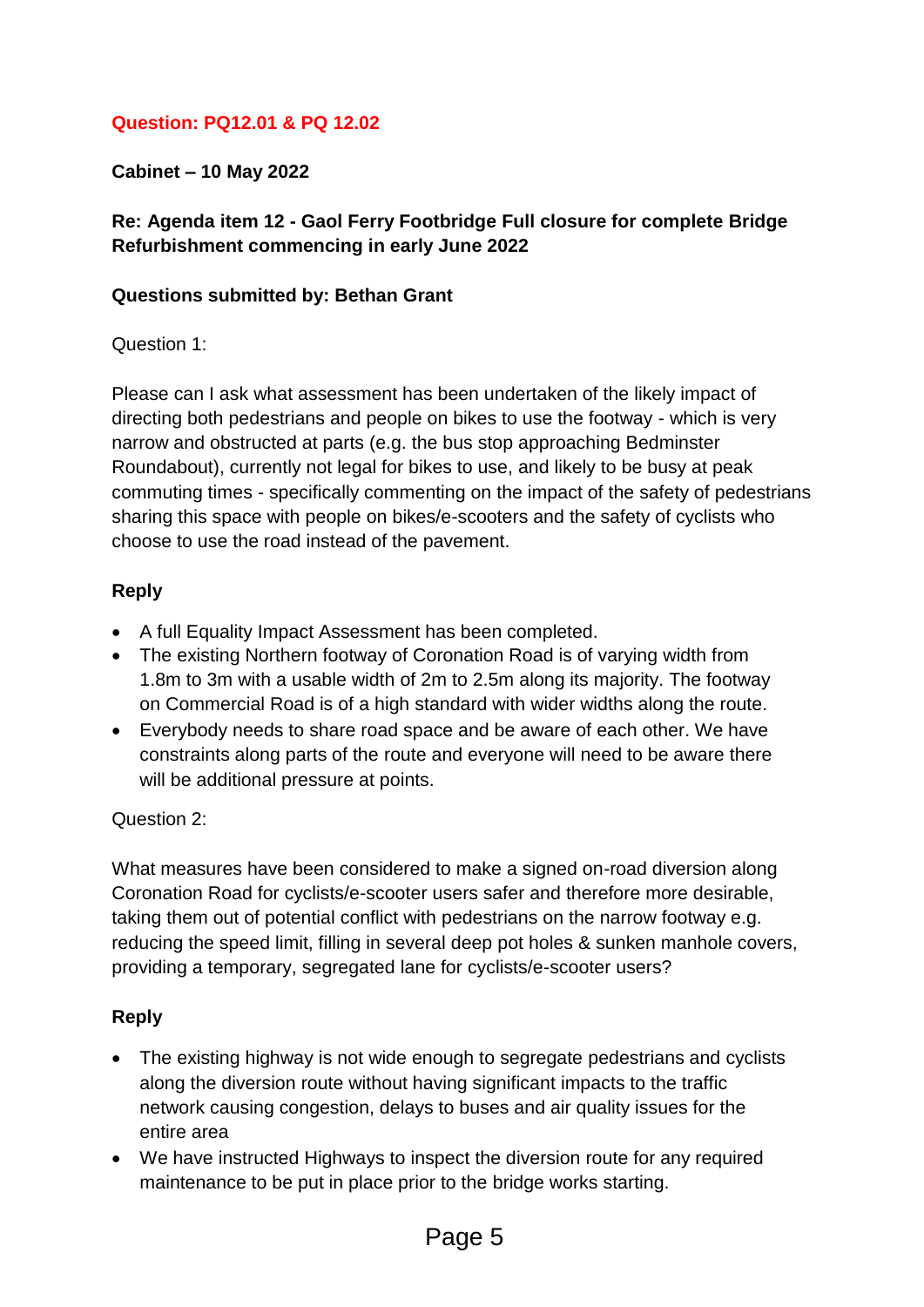### **Question: PQ12.03 & PQ12.04**

**Cabinet – 10 May 2022**

## **Re: Agenda item 12 - Gaol Ferry Footbridge Full closure for complete Bridge Refurbishment commencing in early June 2022**

### **Questions submitted by: David Redgewell & Gordon Richardson, Bristol Disabled Equalities Forum**

1. What plans do the City Council and the West of England mayoral combined transport authority have to make the diversionary route fully accessible to all users whilst the Bridge is closed especially for disabled people and parents with buggies, including works to drop kerbs and temporary pavements. We ask this of both authorities as being jointly responsible for the funding and works programme.

#### **Reply**

• The Highways team are inspecting the diversion route and any required maintenance or ramps will be put in place prior to the bridge works.

As the Gaol Ferry Bridge is part of a programme of works by Bristol city council the Highway and Harbour Authority, what action is being taken by the city mayor Marvin Rees and Dan Norris and the west of England mayoral combined transport Authority to ensure the following bridges are fully accessible as part of the regeneration works.

> Gaol Ferry Bridge Bath Road New Bridge Langton Street Footbridge. Bedminster New Bridge. Bedminster Old Bridge (the Banana Bridge). Vauxhall Bridge

Do the City Mayor and West of England Mayor have plans to upgrade the footways and other routes for disabled people and parents with buggies to ensure their access needs are met. All routes should be step free and without other obstructions inhibiting their use by disabled people, including those with vision impairment, and parents.

## **Reply**

 As part of the refurbishment of all the bridges in the next 5 years we will be considering all aspects of accessibility whilst undertaking the refurbishment within the available budget and technical structural tolerance of any changes.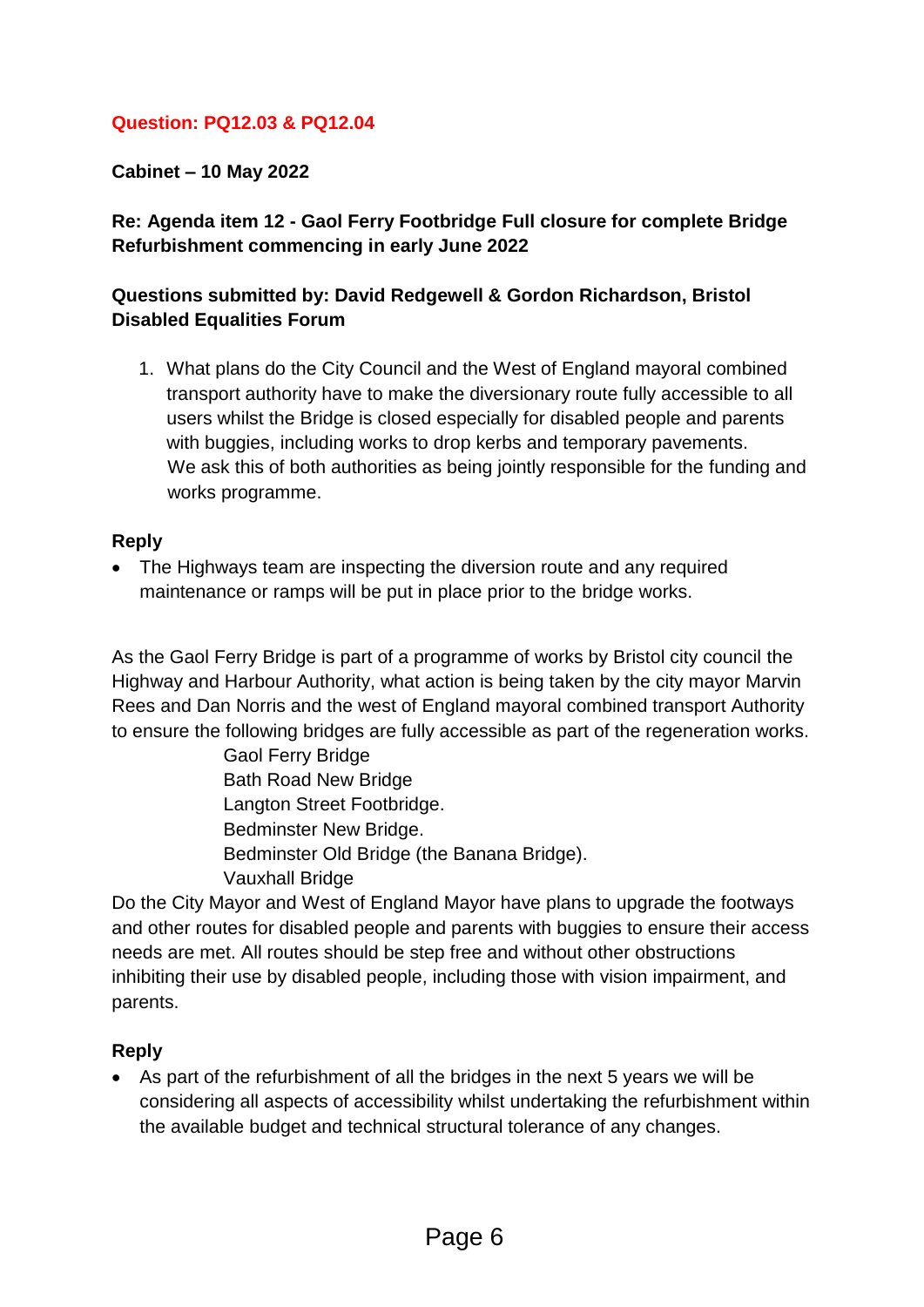## **Question: CQ12.01 & CQ12.02**

**Cabinet – 10 May 2022**

## **Re: Agenda item 12 - Gaol Ferry Footbridge Full closure for complete Bridge Refurbishment commencing in early June 2022**

#### **Question submitted by: Councillor Townsend**

This diversion will cause significant issues for the many people who use the bridge to walk and cycle via a direct link between South Bristol and the City Centre, and beyond.

In the Equalities Impact Assessment it appears that the plan is to divert all this sustainable traffic via footways. In the Eco Impact assessment no mention is made of the risk that people may choose to travel by motorised transport as no safe alternative route is available.

It is highly likely that many people will be forced to cycle and walk on Cumberland and Coronations Roads. The latter road is currently already taking the strain of increased use as a result of the long-term closure of Dalby Avenue and the diversions as a result of the Malago Road one-way closures.

Q1: Since the Coronovirus pandemic there has been a lot of progress in understanding how to deliver temporary active travel infrastructure which needs to be put into place here.

What provision is being made for safe and segregated routes that as far as possible meet the LTN/120 standards along these routes?

#### **Reply**

• Answer was given in the meeting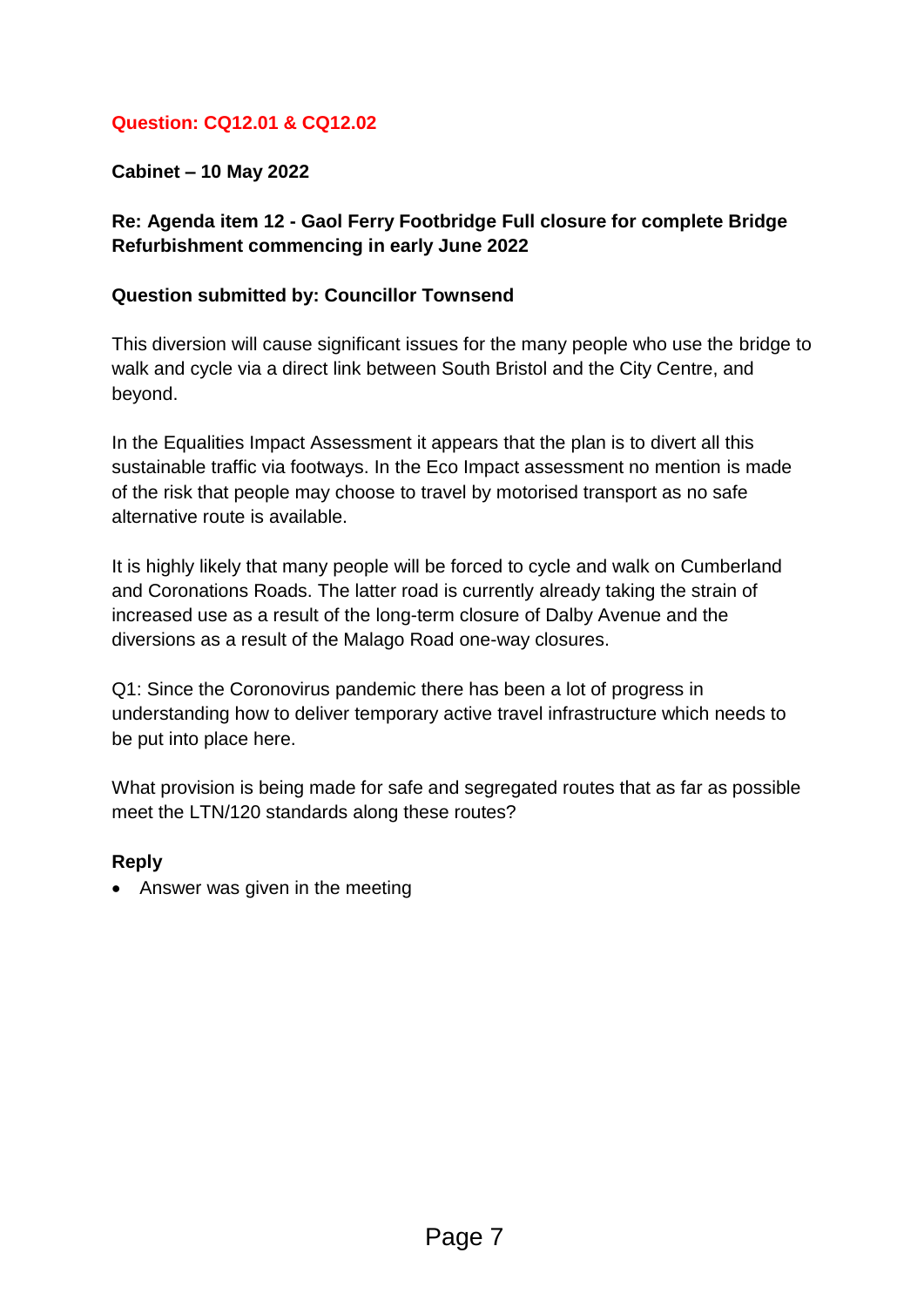Q2: The best way to mitigate road danger is to remove danger at source. What signage is proposed?

# **Reply**

Answer was given in the meeting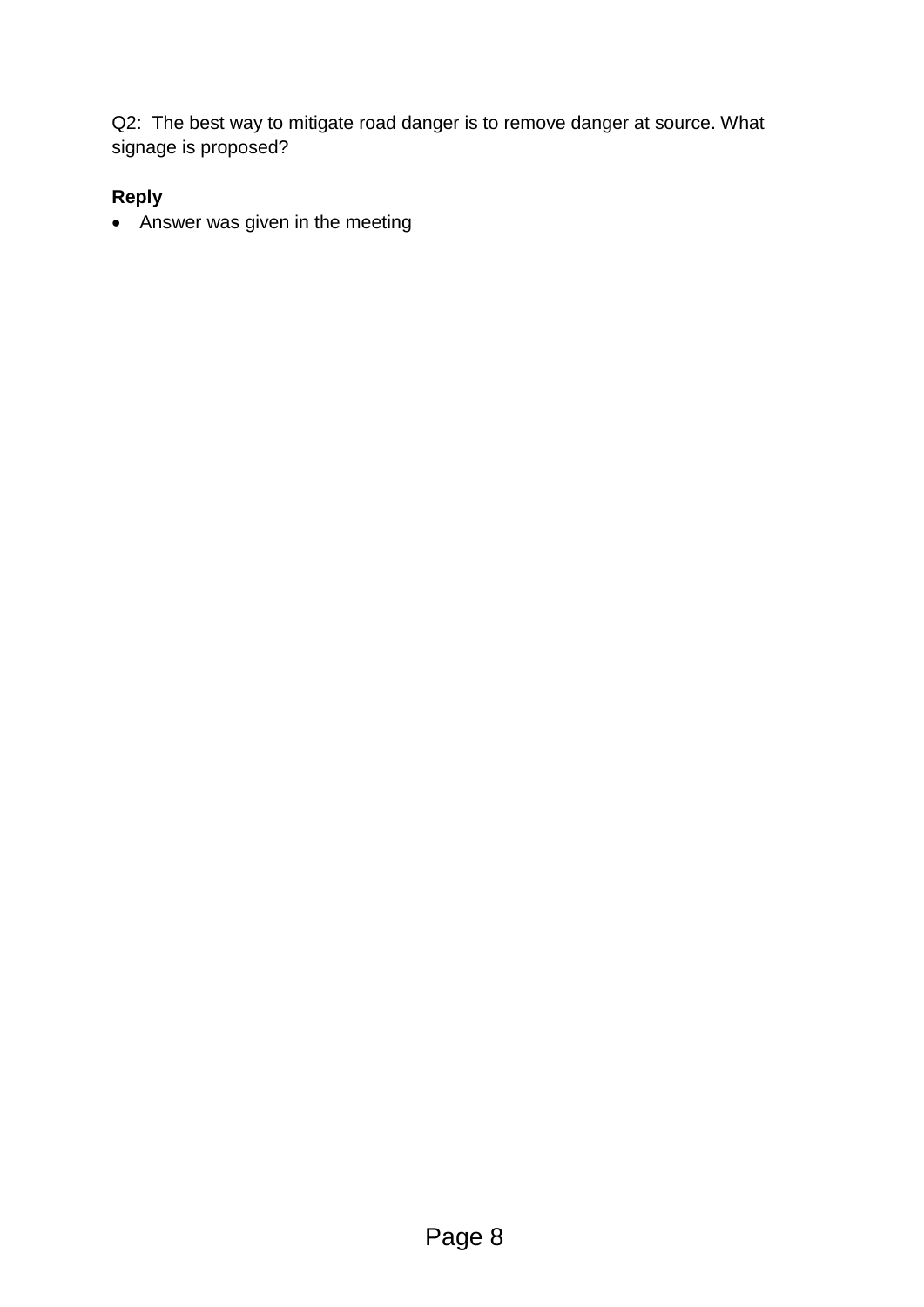### **Question: CQ12.03 & CQ12.04**

**Cabinet – 10 May 2022**

### **Re: Agenda item 12 - Gaol Ferry Footbridge Full closure for complete Bridge Refurbishment commencing in early June 2022**

#### **Question submitted by: Cllr Stafford-Townsend**

We welcome that the bridges are getting the urgent repairs required.

However the 6 to 9 months duration is of intense concern to both residents and businesses in both Central & Southville wards. For many residents in Central, their core facilities like doctors surgeries are on the south side of the bridge. For businesses in Wapping Wharf, a considerable amount of customers (for some businesses more than half of their customers) come over the bridge.

Not only will the Wapping Wharf businesses be impacted by the footfall, considerable numbers of residents from south of the river will be dissuaded from venturing into the town centre, potentially choosing easier to access options such as the internet, or travelling by less sustainable modes of transport to access the city centre. The current closure timescale includes the critical Christmas period, and that with the expectation that the project adheres to schedule.

With the cost of living crisis and retailers having only just scraped through the pandemic, the independent businesses of Wapping Wharf are ill placed to survive additional losses in footfall for such a critical period of time.

As ward councillors for the two wards most directly affected by the closure of Gaol Ferry Bridge, we have already engaged with officers and will continue to do so. However we feel that there is a need for support for both residents and businesses alike that is beyond what officers are able to provide without support from above.

#### Questions:

1. What measures will BCC be putting into place to assist city centre & Wapping Wharf businesses beyond signposted diversion route signs?

- We are fixing the bridge which is the main route to Wapping Wharf from Southville.
- In addition to that:
	- $\circ$  we have agreed with the Wapping Wharf traders that we will allow advertisement banners along the New Cut.
	- o We're doing our own council promotion of the area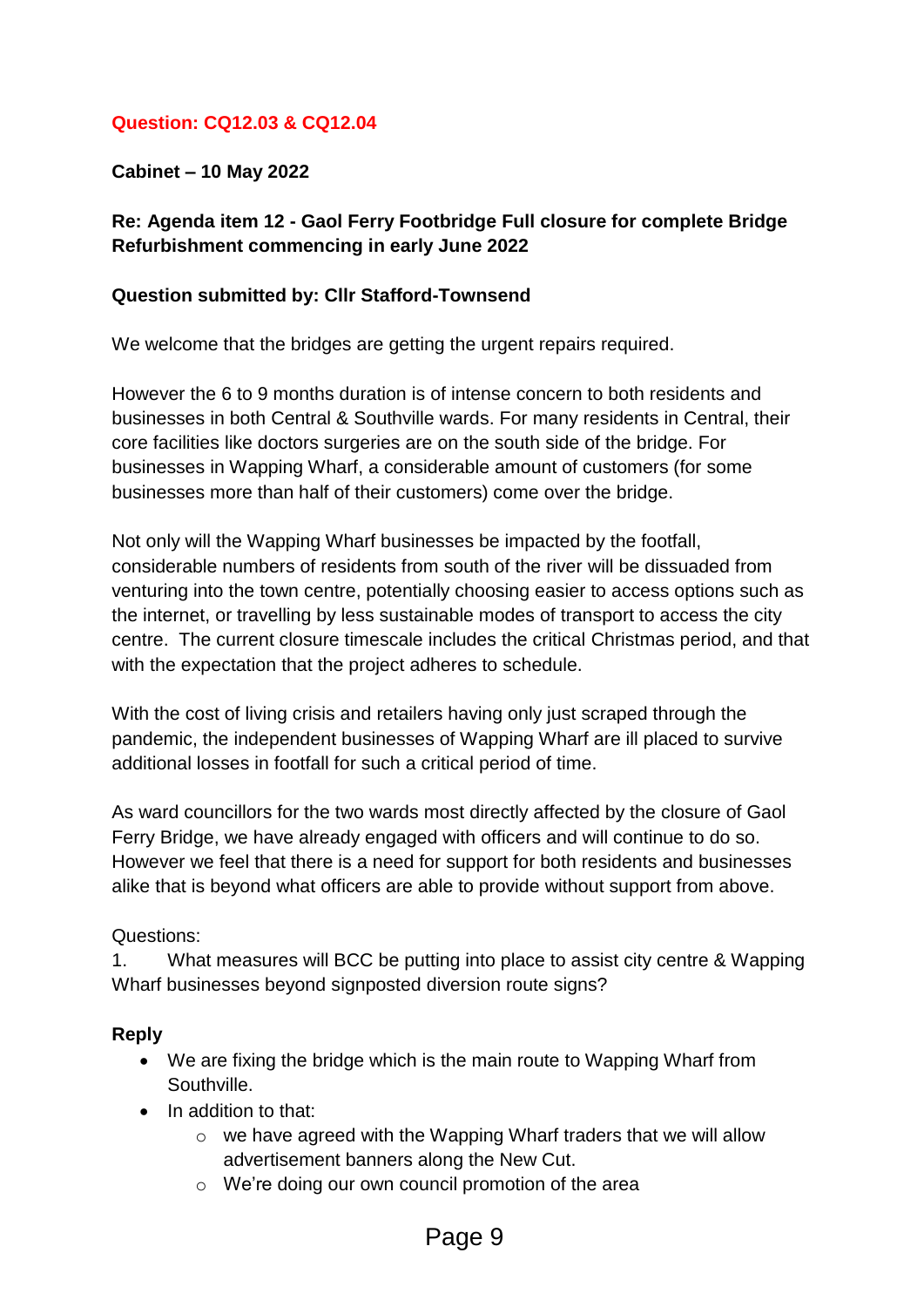We will put in place alongside the diversion signs, distance to markers highlighting City Centre, Wapping Wharf, Harbourside, and Bedminster East Street.

2. Will BCC be offering any financial and/or marketing support to those businesses impacted by the bridge closure in order to prevent the forced closure of retailers from extended lack of footfall?

- What we are doing is fixing the bridge, making sure these businesses benefit from a repaired and safe bridge.
- We've visited businesses, we are making sure the repairs are publicised, and continue to support through our Economic Development team.
- We'll be giving information to local councillors so they can further support businesses and inform residents.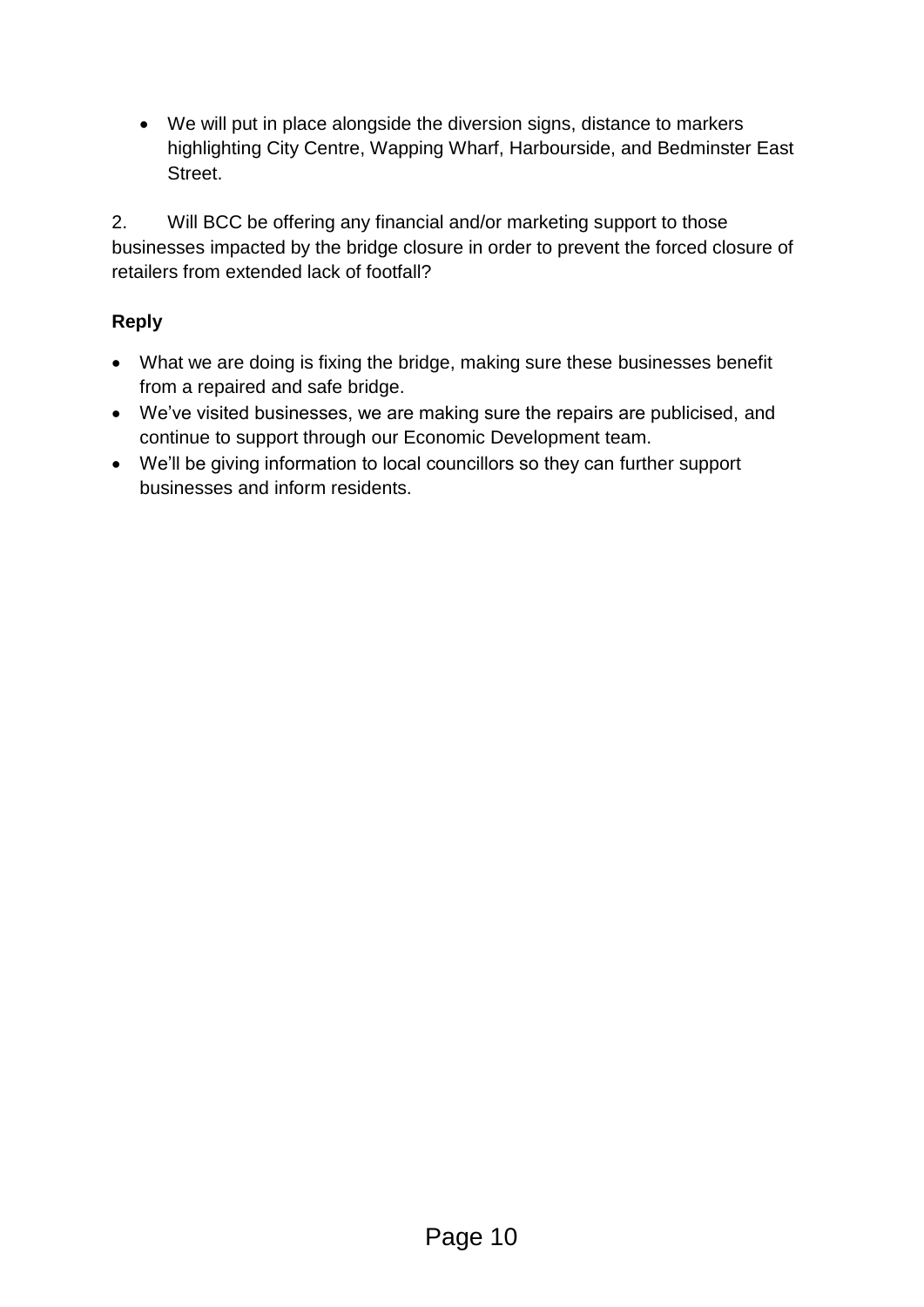## **Question: CQ12.05 and CQ12.06**

## **Cabinet – 10 May 2022**

## **Re: Agenda item 12 - Gaol Ferry Footbridge Full closure for complete Bridge Refurbishment commencing in early June 2022**

#### **Question submitted by: Cllr Fodor**

In the short term:

1. Will the council look into installing a Bailey Bridge or other temporary structure to ensure reasonable access is provided for pedestrians and cyclists rather than relying on a long diversion?

### **Reply**

- Yes, we have looked into this.
- A Bailey Bridge for a span of 57m would need a full design and the costs would be prohibitive (in the region of £1m).
- We would also need to close Coronation Rd and Cumberland Road due to ramps, abutments that would need to be installed across the highway.

Given the existing crossing is at or over capacity already, and in line with the provision of a second bridge at Commercial Rd/Wapping Rd to facilitate bus priorities:

2. Will the council prioritise a second, permanent bridge here in the near future to ensure adequate and segregated capacity for growing cycle and walking access in line with our active travel priorities?

## **Reply**

 A new bridge would cost between £7 and £9m (based on the Camden Road bridge proposal), and we have six other bridges we need to repair so those must be our focus.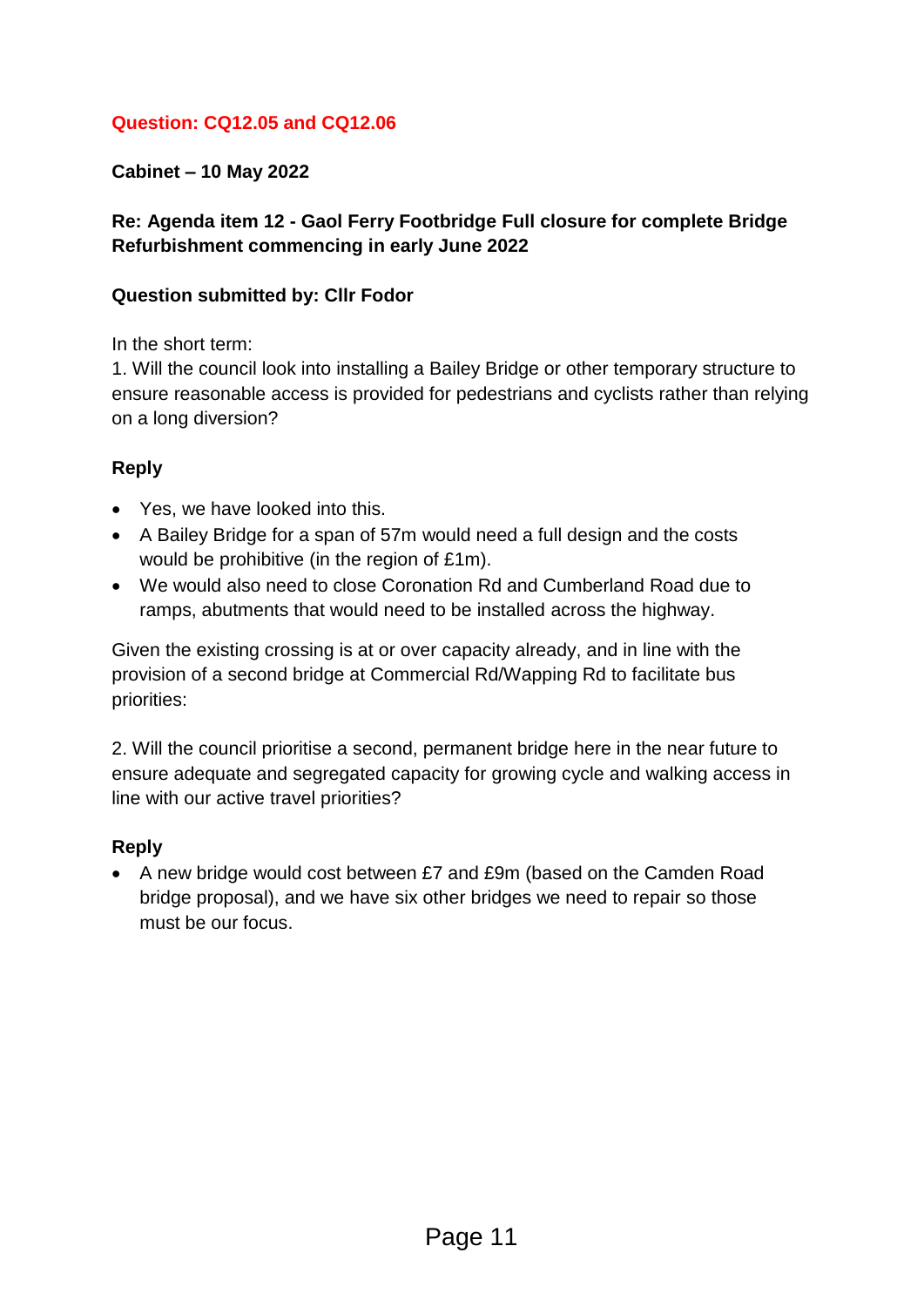## **Question: CQ13.01**

### **Cabinet – 10 May 2022**

### **Re: Agenda item 13 - Conferencing, Events and Catering contract for Museum Sites**

#### **Question submitted by: Councillor Pearce**

The budget included provisions to look at opening a roof top bar on the M Shed. Has progress been made on this, and does this catering contract take into account this work?

### **Reply**

- This could be an exciting addition to a key landmark site on the harbourside, which contributes to Bristol's night-time economy, and generate much-needed revenue for the Council.
- To mitigate financial challenges and build resilience into the future Culture budget, the aim of the rooftop project is to investigate how to develop and commercialise the roof space of M Shed.
- This means initially investigating the feasibility of implementing an outside bar and by extension improving the offer of the Event Suite for outdoor functions by making better use of the footprint on the flat roof space.
- A feasibility study is currently being prepared and expected to be received in June
- The results will feed into the completion of an Outline Business Case (OBC) which will determine the viability of this approach.

Should the OBC determine that rooftop option is viable the running of the space will be factored into the tender for the next contact when this current one expires.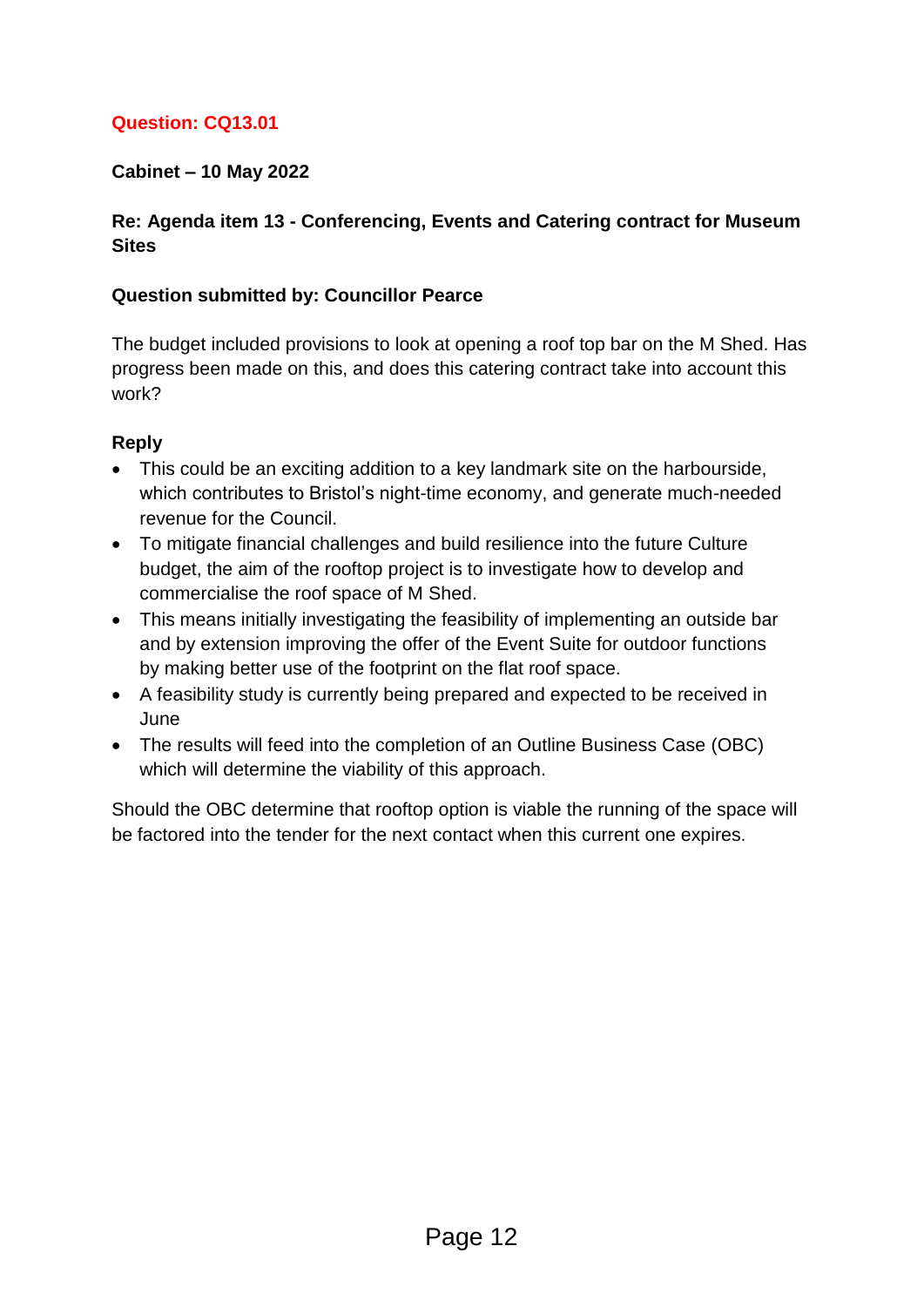# **Question: CQ17.01**

### **Cabinet – 10 May 2022**

### **Re: Agenda item 17 – Electricity Contract Procurement and Renewals**

#### **Question submitted by: Cllr Mack**

I was fascinated to learn about the sleeving arrangement, which seems a novel solution to a ridiculous system where the feed in tariff is so much less than our cost of electricity. The papers claim this decision will deliver a carbon saving of 2700 tonnes of CO2 equivalent each year.

However, I'm not sure I follow the logic that this system reduces emissions at all, as the arrangement does not change anything physical, it's just an accounting arrangement that moves a carbon figure from a 'national' column into the 'Bristol' column.

**Question: Given Bristol Council will continue to use the same amount of electricity (not considering the many efficiencies other projects are contributing), and produce the same amount of renewable electricity, how will this decision lead to the promised saving of 2700 tonnes of CO 2e a year?**

- For the purposes for tracking our own carbon emissions, this paper is right to note emissions will reduce for Bristol City Council because we're now using local, renewable sources, instead of just the National Grid.
- It is accurate to record that reduction.
- However, this is not the focus of the paper. We've taken steps to reduce the council's exposure to energy price increases.
- A further benefit is that this sleeving mechanism strengthens the local renewable energy market, allowing other projects to come forward to further reduce Bristol's carbon emissions.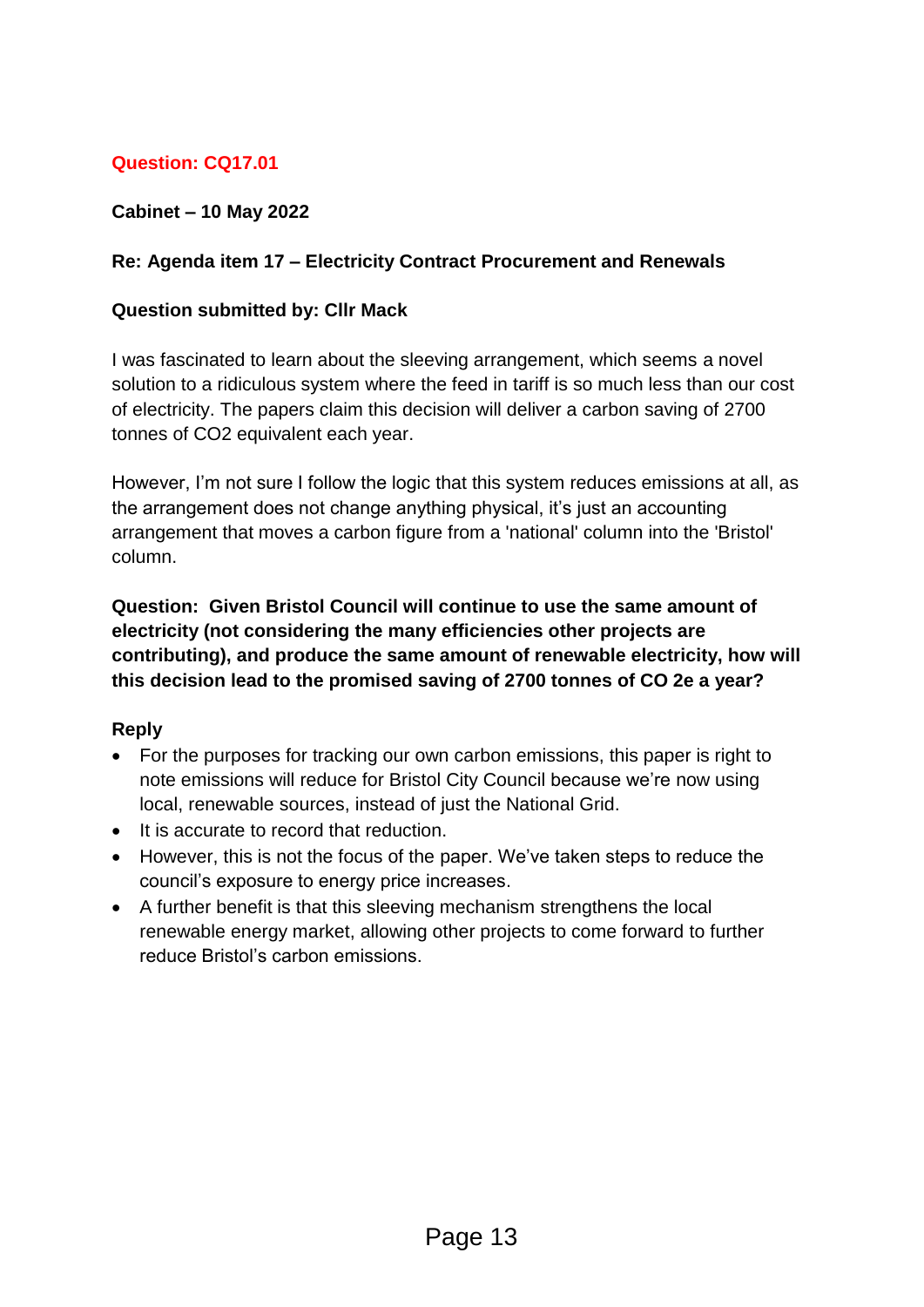## **Question: CQ18.01**

### **Cabinet – 10 May 2022**

### **Re: Agenda item 18 – Household Support Fund 2022 (including Easter holidays free school meals vouchers)**

#### **Question submitted by: Cllr Pearce**

This cabinet item notes the authorisation of spending £660k on free school meals from the £4m household support fund. What does the Council intend to spend the remainder of this fund on?

- This fund is to cover the period from April to September, which includes not only the Easter holidays but also the May half term and summer holidays.
- A third of this fund must be spent on pensioners as stipulated by DWP.
- The proposal to spend the money is as follows:
	- £1.347m will be spent on supporting pensioners, initially on those who aren't going to receive the £150 energy rebate (so who are in property Bands E-H) by the same amount.
	- Once we have established how many that is, we will then allocate the remainder of this sum equally across all citizens of pension age. We will also make a direct award of £33k to Bristol Age UK.
- A further £1.65m will be spent on free school meals for the May and Summer holidays, £100k on those with no recourse to public funds and £38k to care leavers.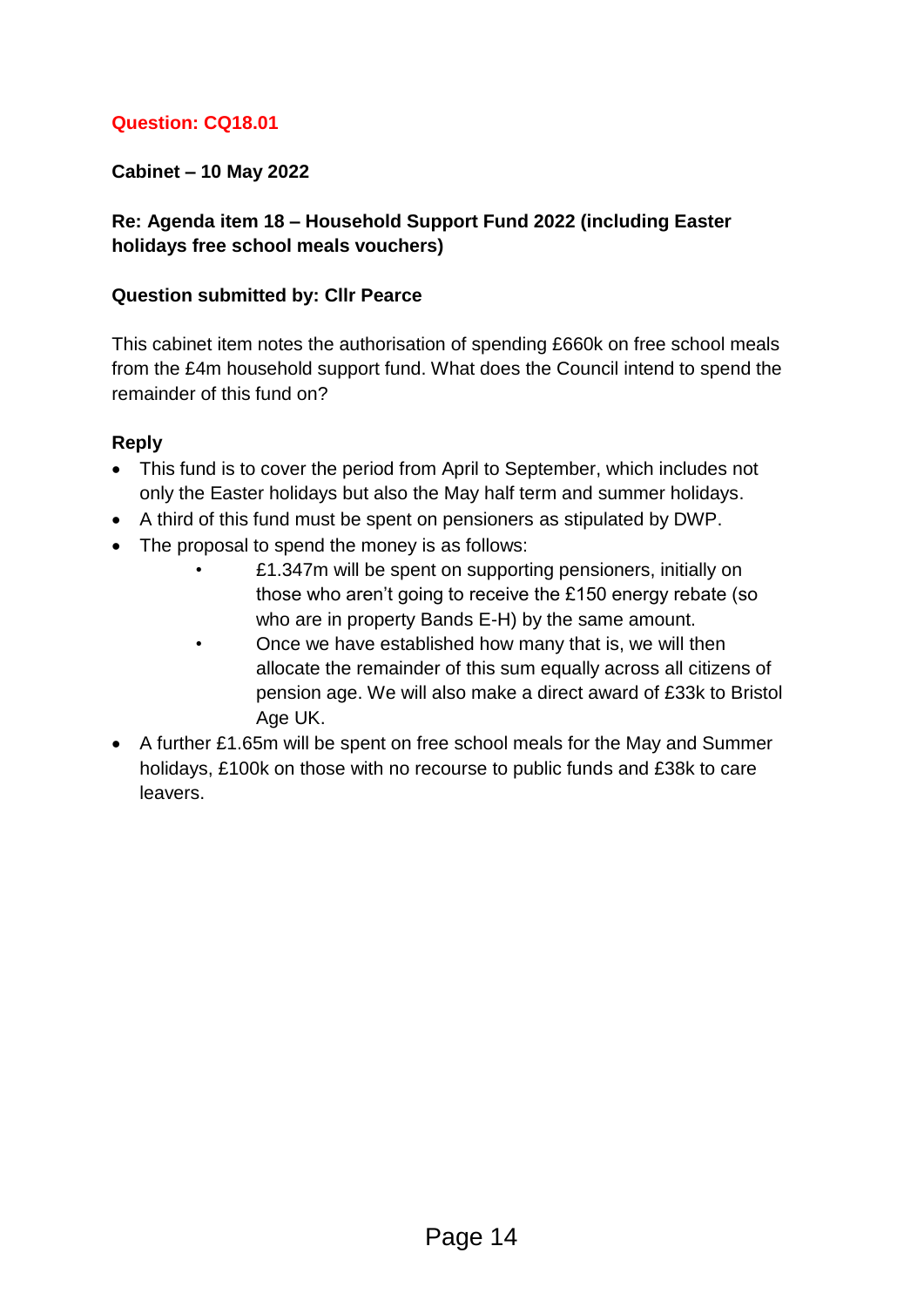## **Question: CQ18.02**

### **Cabinet – 10 May 2022**

### **Re: Agenda item Household Support Fund 2022 (including Easter holidays free school meals vouchers)**

#### **Question submitted by: Cllr Katy Grant**

The news of an additional £4,039,965 to be spent in the coming six months on vouchers to cover holiday periods in the place of Free School Meals, as well as energy rebates for pensioners and support to other vulnerable groups, is welcome. This will be vital support at this time of cost of living crisis for many.

£211,965 has been budgeted for administration of this fund, which at 5% is not a high percentage of the total budget. But it is nonetheless a lot of money, given that vouchers and rebates will be distributed through existing targeting systems such as the Free School Meals database, the Red Cross, and the Council Tax register.

Transfers will be mostly electronic, so the procurement and logistics aspects of this operation should be minimal. What is not spent on the administration of this fund can be turned into support for more households.

## **Question: Would it be possible to see in more detail how the £211,965 will be broken down across administration, procurement communications, and marketing?**

- 5% as an administration cost is widely accepted as a standard minimum for awards of this type, indeed many other authorities are claiming a higher percentage.
- We will of course seek to reduce these costs as much as possible.
- Any of the administration funds that are not required will be reapplied back into the main fund for distribution.